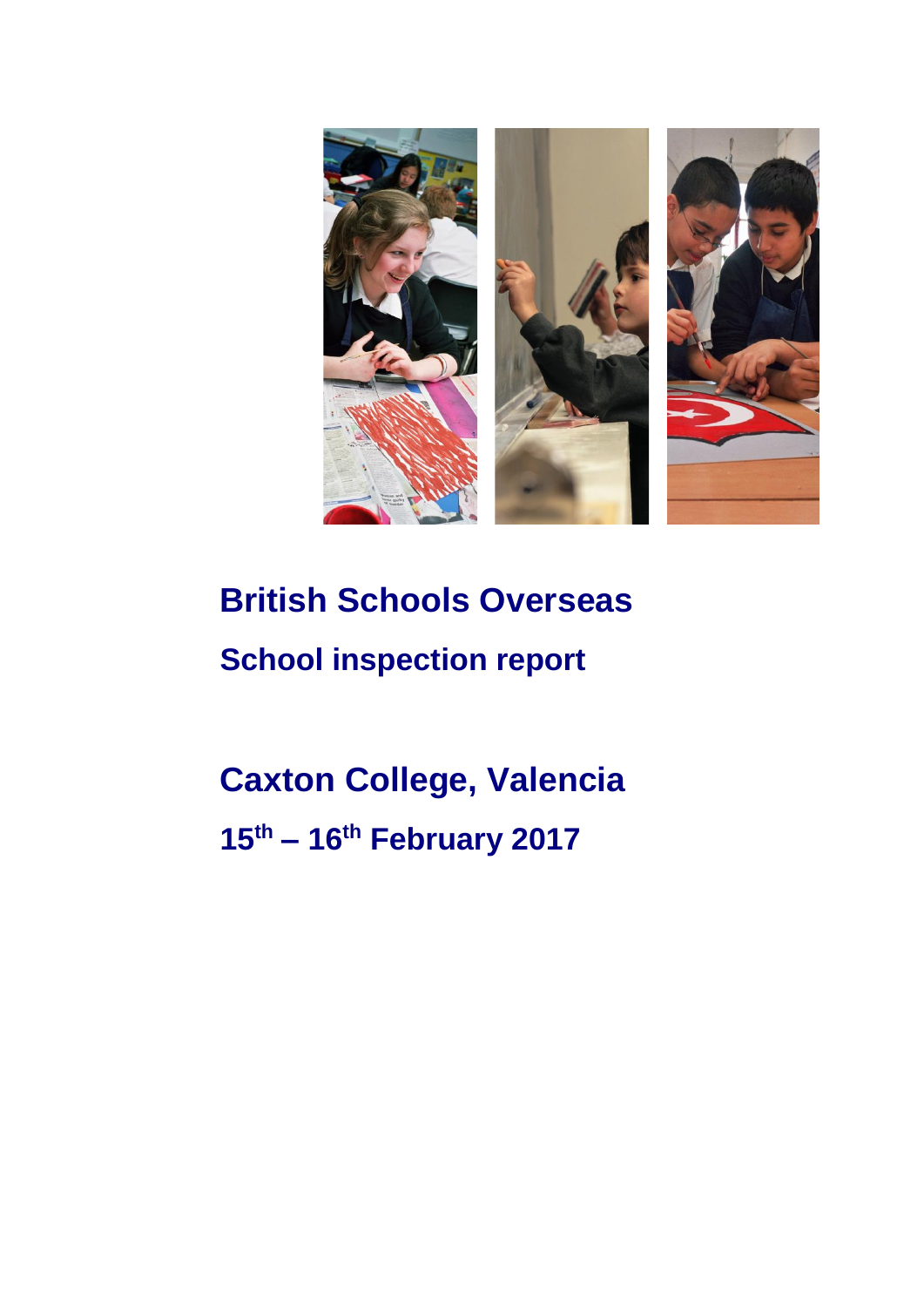

## Issue and revision record

| <b>Revision</b> | <b>Date</b> | <b>Originator</b> | <b>Checker</b> | <b>Approver</b> | <b>Description</b>          |
|-----------------|-------------|-------------------|----------------|-----------------|-----------------------------|
| 1               | 05/04/17    | CD                | LS             | CDH             | Draft                       |
| 2               | 06/04/17    | CD                | LS             | <b>CDH</b>      | Final for factual accuracy  |
| 3               | 11/04/17    | CD                | LS             | <b>CDH</b>      | Final report for publishing |

This document has been prepared for the titled project or named part thereof and should not be relied upon or used for any other project without an independent check being carried out as to its suitability and prior written authority of Cambridge Education Limited being obtained. Cambridge Education Limited accepts no responsibility or liability for the consequences of this document being used for a purpose other than the purposes for which it was commissioned. Any person using or relying on the document for such other purpose agrees, and will by such use or reliance be taken to confirm his agreement

to indemnify Cambridge Education Limited for all loss or damage resulting therefrom. Cambridge Education Limited accepts no responsibility or liability for this document to any party other than the person by whom it was commissioned.

To the extent that this report is based on information supplied by other parties, Cambridge Education Limited accepts no liability for any loss or damage suffered by the client, whether contractual or tortious, stemming from any conclusions based on data supplied by parties other than Cambridge Education Limited and used by Cambridge Education Limited in preparing this report.

Cambridge Education Limited, 22 Station Road, Cambridge, CB1 2JD, United Kingdom T +44(0) 1223 463757 F+44(0) 1223 461007 W www.camb-ed.com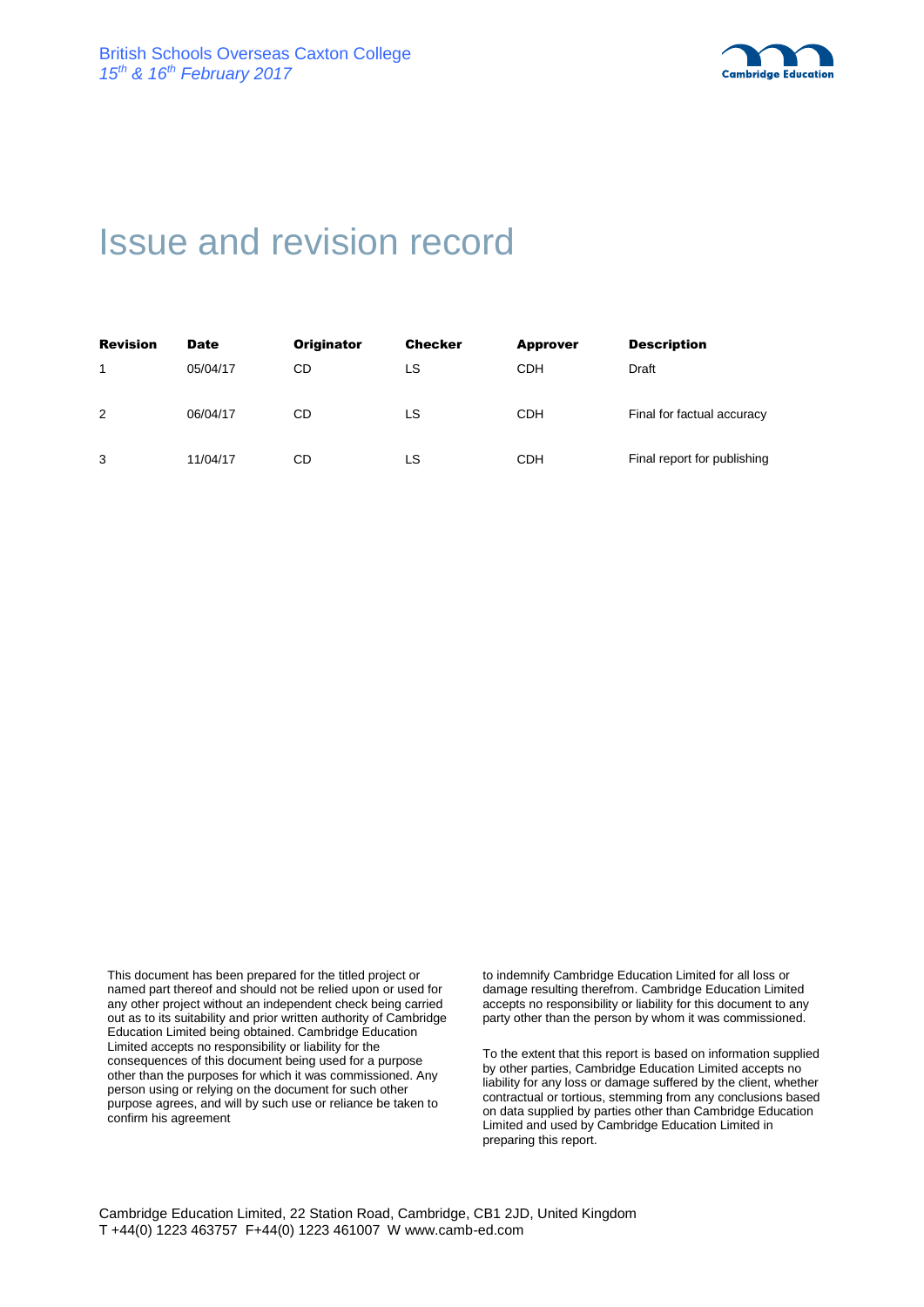

## **Contents**

#### Title Page

| The spiritual, moral, social and cultural development of pupils 4 |  |
|-------------------------------------------------------------------|--|
|                                                                   |  |
|                                                                   |  |
|                                                                   |  |
|                                                                   |  |
|                                                                   |  |
|                                                                   |  |
|                                                                   |  |
|                                                                   |  |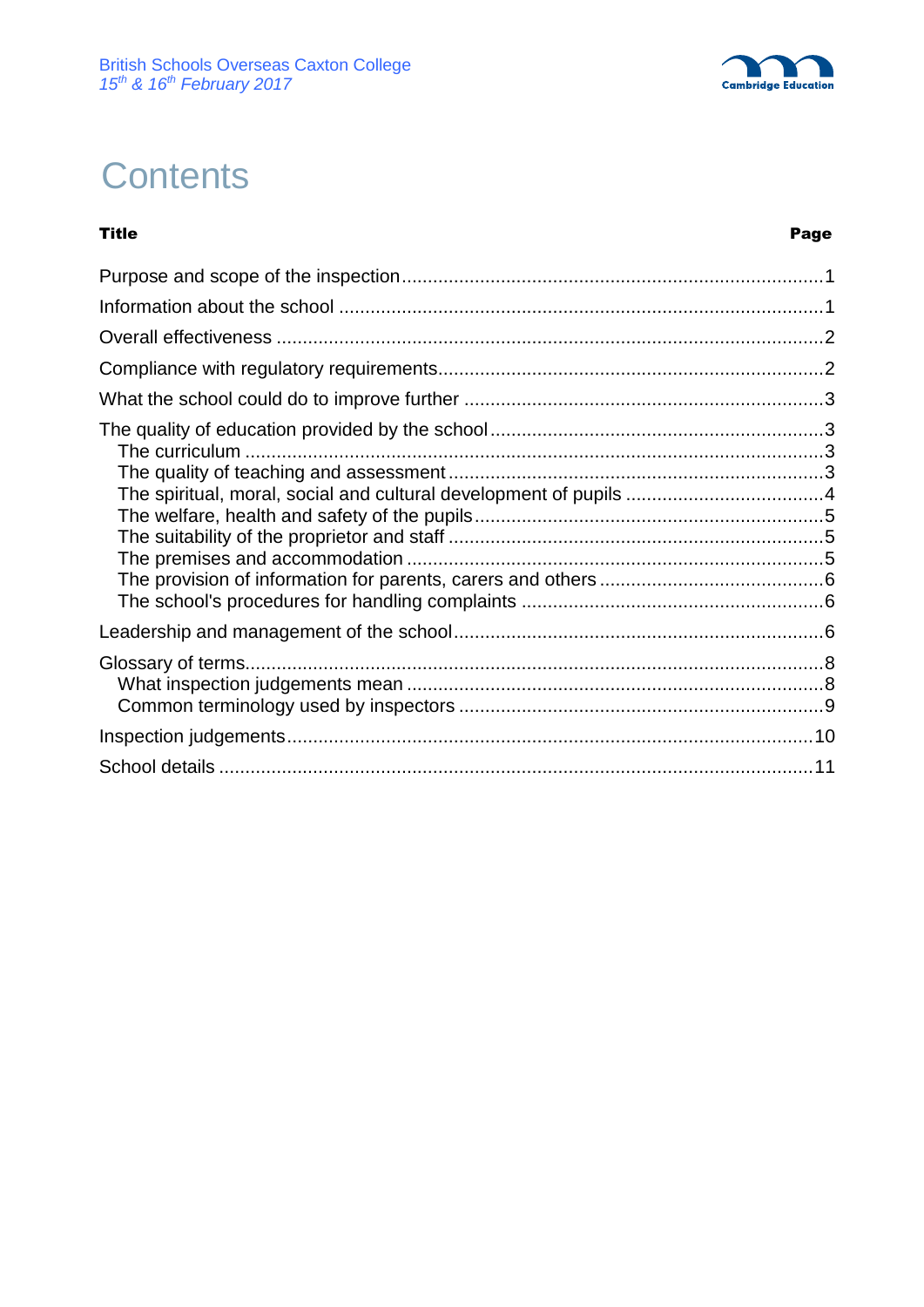

## **Purpose and scope of the inspection**

- The inspection, at the request of the school, was carried out to assess the school's current provision against the criteria for British Schools Overseas.
- The inspection was carried out by two accredited BSO inspectors and three NABBS (National Association of British Schools in Spain) inspectors.
- The inspectors observed teachers in both the primary and secondary phases.
- The inspectors held discussions with senior staff with responsibility for both phases and with senior leaders, teachers and pupils.
- Inspectors carried out book reviews and reviewed a range of school documents including information about pupil achievement, policies on many aspects of the school's provision and the school's self-review.
- Inspectors used the Department for Education standards for the inspection of British schools overseas aligned with the NABSS accreditation criteria. The purpose of the inspection is to provide information to parents, teachers, senior managers and the school's owners on the overall effectiveness of the school and the standard of education. Cambridge Education reports to the Department for Education (DfE) on the extent to which schools meet the relevant standards for British schools overseas as follows:
- the quality of education provided by the school (curriculum, teaching and assessment)
- the spiritual, moral, social and cultural development of students
- the welfare, health and safety of the students
- the suitability of the proprietor and staff
- the premises and accommodation
- the provision of information for parents, carers and others
- the school's procedures for handling complaints
- leadership and management of the school.

### **Information about the school**

 Caxton College, Valencia was founded in 1987. It has 1543 pupils on roll with ages ranging from nursery to Year 13. It offers education for both local and international pupils. The college is a four form entry early years, primary and secondary school which follows a curriculum based on the National Curriculum of England and Wales. There are currently 26 different nationalities represented in the school. Some pupils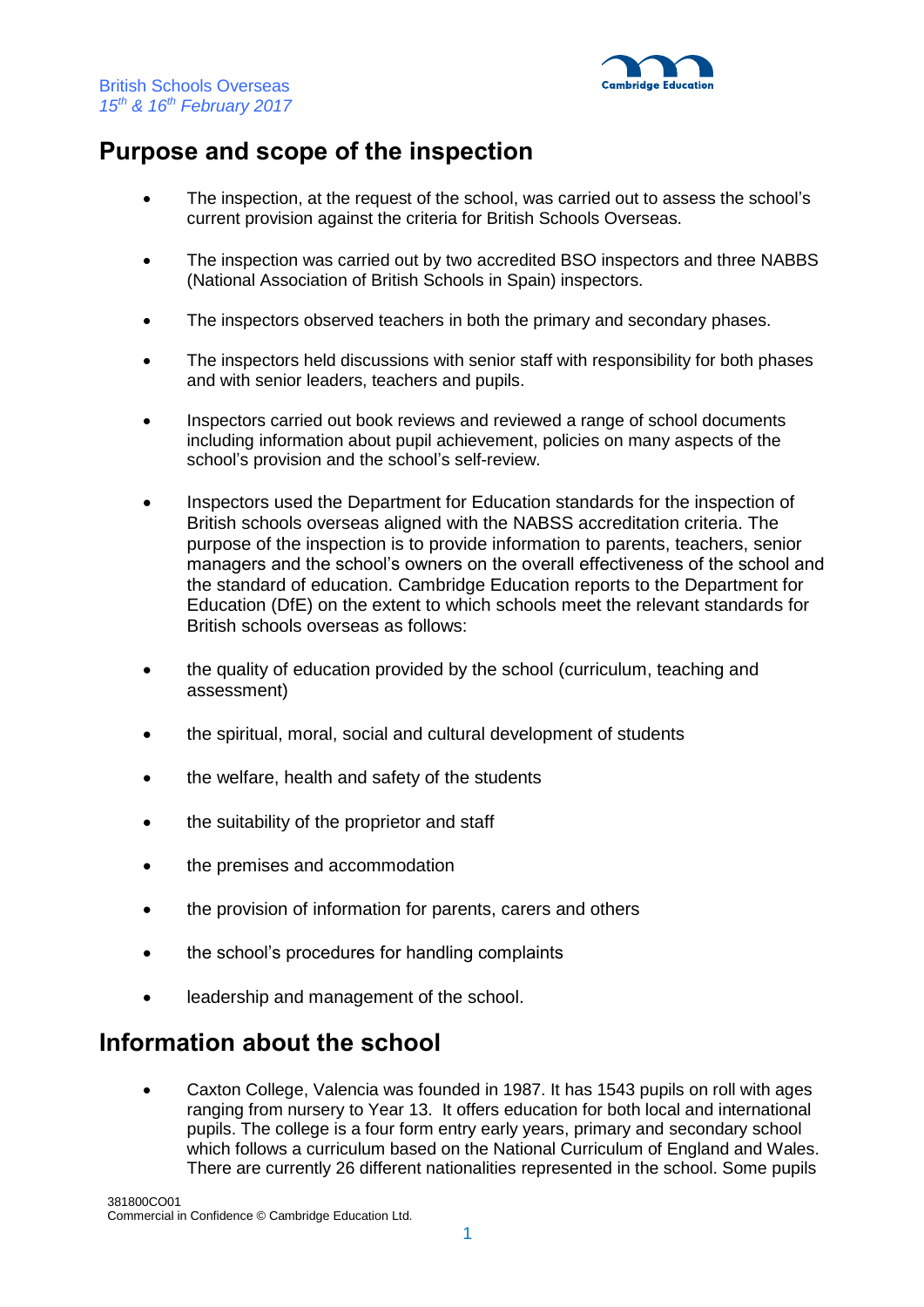

attend the school for two to three years but for others the school represents their entire school experience. Nearly 90 per cent of pupils in the primary phase are Spanish with the next largest group being Russian. A similar picture is presented in the secondary phase where the figures are 80.5 per cent and 4.19 per cent respectively. The number of pupils learning English as an additional language (EAL) is 95.3 per cent of the primary intake. Caxton College also offers boarding facilities with host families, which attracts pupil from a variety of countries.

## **Overall effectiveness**

- The provision of education in all phases is outstanding. The college has high expectations for all its pupils which in turn has a very positive impact on their ability to learn British values of tolerance and respect for others. The notion of diversity is well nurtured too so that pupils also develop an understanding of Spanish culture.
- The carefully planned curriculum, based on the National Curriculum of England and Wales, provides pupils with learning opportunities which are well matched to their various needs. Learning attitudes of pupils in both schools is exemplary and despite the mobility of some, the school equips them very well for their next school experience. Pupils fully value the support provided in making the move to their next stage of learning as smooth as possible.
- Pupils' behaviour is excellent both in lessons and around the college. Pupils demonstrate very positive attitudes to learning that fully support their achievements. This feature is particularly strong and pupils are often keen to express their appreciation at the support they receive.
- The welfare, health and safety of pupils is excellent. This along with a well-integrated approach for the development of pupils' spiritual, moral, social and cultural awareness has a very positive impact on their learning and achievements.
- Teaching provides well planned and structured activities which capture pupils' interest so that they try hard and generally rise to the meet the various challenges offered to them. This has resulted in high achievement levels being recorded which has spurred the leadership to even greater efforts for all pupils.
- Leadership is firmly focused on pupils' progress and their learning experiences and includes all members of staff. The principal and senior leaders provide a clear vision for the future of the college. As a result, all staff are committed to every pupil's success in learning. The recent change to leadership in the secondary phase has brought a new vitality to the focus on learners.

### **Compliance with regulatory requirements**

 Caxton College, Valencia meets the requirements for British schools overseas, as laid down by the UK Department for Education, in full. The school's work to promote British values is very successful and students respond thoughtfully and maturely. The school meets the requirements of the Spanish Ministry of Education.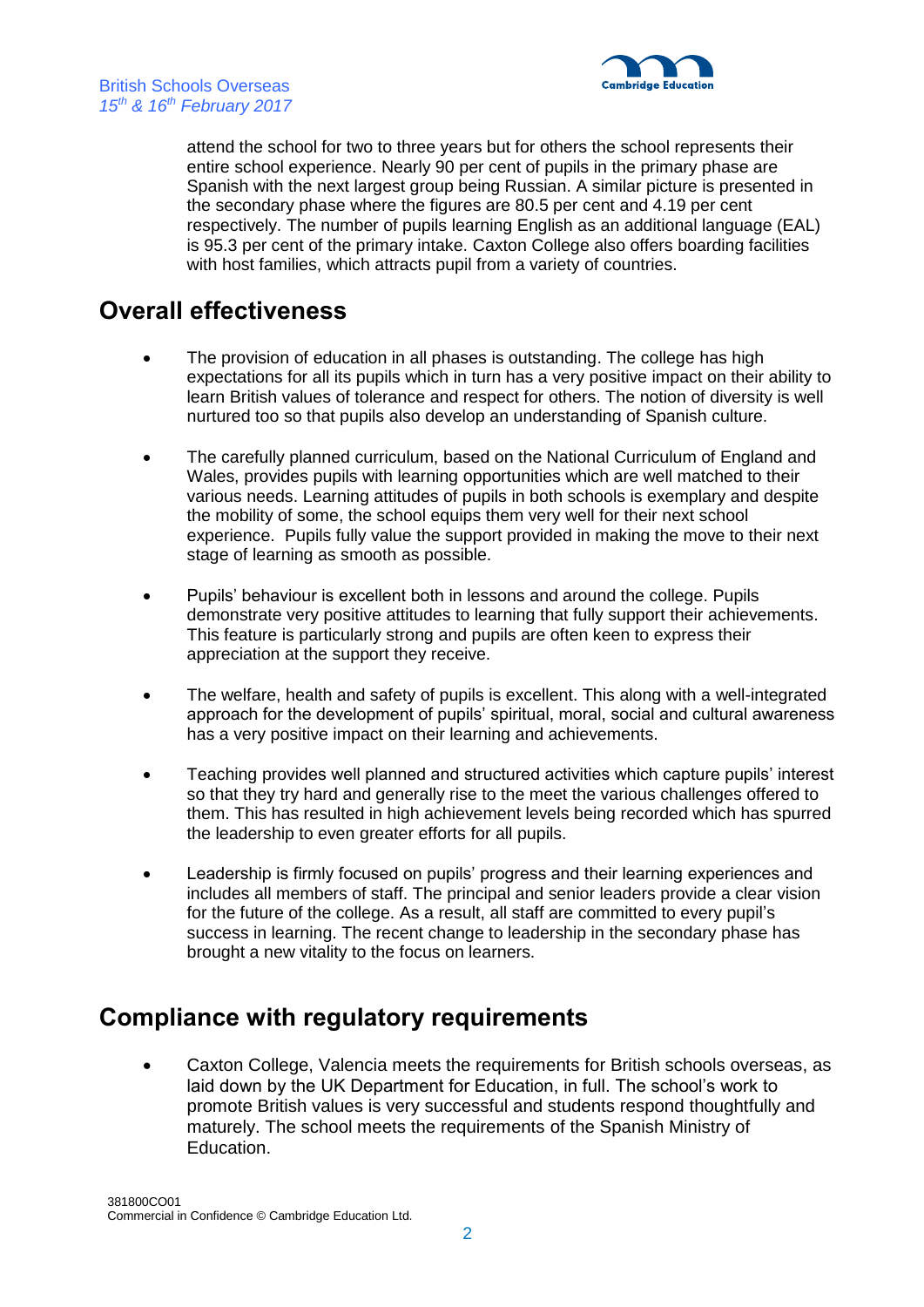

## **What the school could do to improve further**

The college might like to consider the following points for development.

- Very good practice was observed in the Early Years section where time was allocated for professional dialogue around learning strategies. The school's interest in the research based work of Carol Dwek and learning mind-sets could be extended across the school to develop an even stronger focus upon pupils' learning attitudes and the way in which they learn.
- Given the establishment of a new managerial team within the secondary phase, the school may wish to consider how these post holders will develop their managerial skills within their new roles.

## **The quality of education provided by the school**

#### **The curriculum**

- The curriculum plans in the primary phase fully support the school's drive for pupils to reach their potential. Lesson plans and schemes of work clearly indicate the steps taken to challenge the most able and support pupils' learning. Clear reference is made to the needs of pupils who have special educational needs and the steps taken to help them. This is carried through to lesson plans where clear learning outcomes are identified.
- In the secondary phase, the newly formed management team has the responsibility for the annual review of the curriculum. Any changes required are discussed with the owner to ensure recruitment matches need. The current changes to the National Curriculum have led to discussions on the options available and the school have been successful in protecting the range of examination options which secondary pupils demand.
- The provision for pupils with English as an additional language (EAL) is included as part of the whole curriculum throughout the school. Staff are mindful of the need for pupils to converse in English and give reminders to pupils as necessary during lessons. The Caxton International Study Centre programme enables pupils with a language disadvantage to rapidly catch-up and successfully access the curriculum.
- A variety of extra-curricular activities are available every day at lunchtimes in the primary school. In addition, the time-table on Wednesday afternoons in Secondary is given over to clubs and workshops covering a wide variety of activities including fitness, drama, the Duke of Edinburgh Awards, chess, language clubs and subject specific sessions. These all help to enhance the rich curriculum. A volunteering programme enables Year 12 and 13 pupils to acquire wider social skills via community based association in Valencia.

#### **The quality of teaching and assessment**

 High quality learning in many lessons incorporates well-structured activities that keep pupils focused and working hard. The quality of work on display, for example, in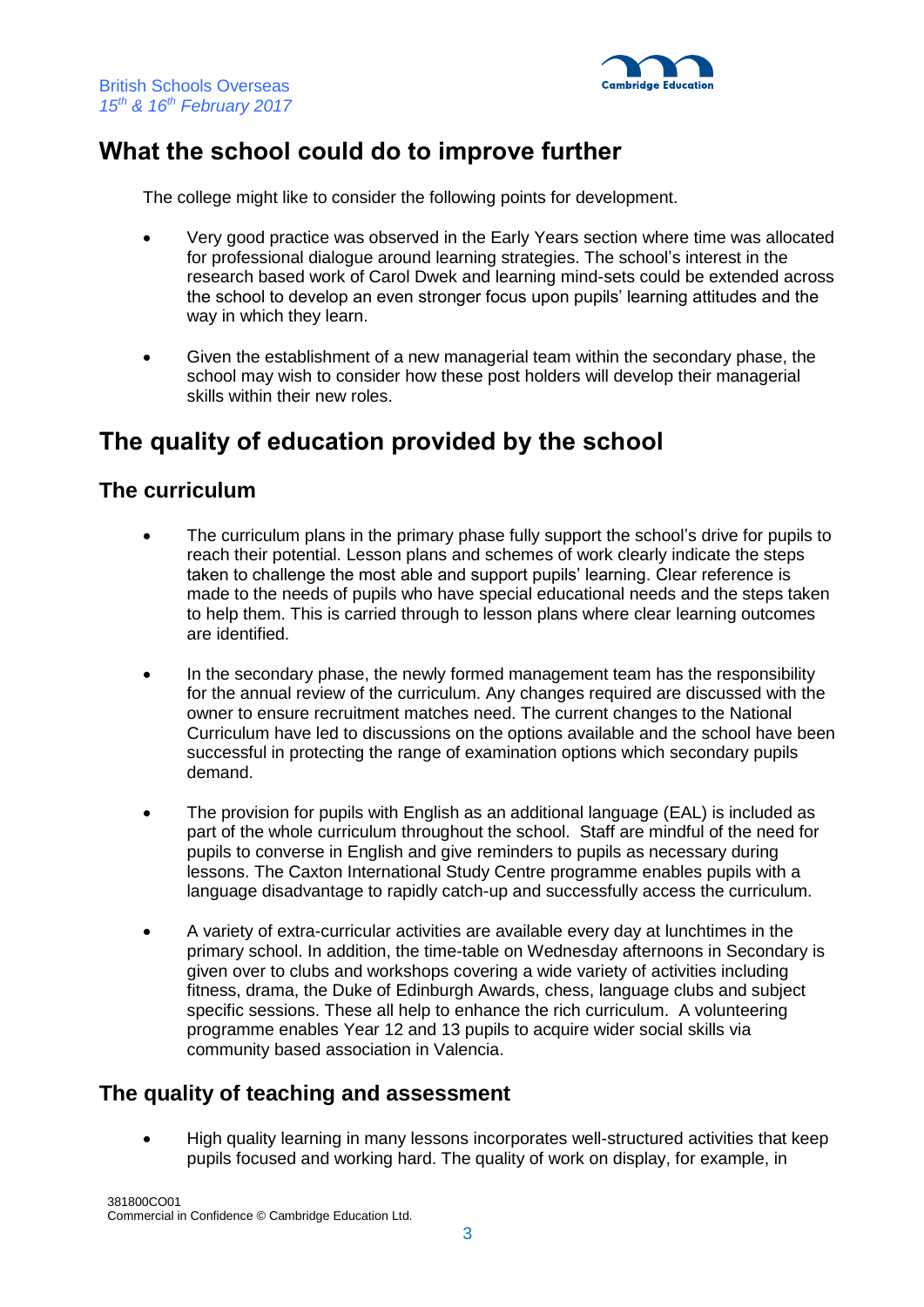



*15th & 16th February 2017*

British Schools Overseas

writing sets, provides examples of teachers' expectations, praise, effort and presentation and as a result pupils take a real pride in their work. In an art lesson pupils were all encouraged to participate fully and felt comfortable doing so. In a mathematics lesson the fast pace and good use of time kept students engaged with the use of quick mini whiteboard tasks to allow the teacher to pick-up any misconceptions. In many other lessons the enthusiasm of the teacher rubbed off on the pupils who, were thus keen to learn.

- The use of rigorous assessment ensures every pupils' progress is monitored closely. Interventions are quickly introduced to close any gaps in learning identified by this process. The school is moving to a daily 'capture' of pupils' progress to support an even more thorough tracking of pupils' learning and so identify any factor which may be hindering a pupil's progress.
- Book scrutiny revealed the effective use of many teaching strategies including helpful encouragement, further challenge and clarification. The school's current focus on raising standards in reading through a new strategy for teaching guided reading, is already delivering positive results. Progress is very closely monitored through the school by a system of meetings and document exchange. The progress of pupils is a focus for every lesson and every meeting. The already high achievement of pupils has not dimmed the drive for even greater success for all.
- Many pupils arriving at the school have no or very limited English. The school has a highly successful programme to support these pupils in meeting language age related expectations at Year 1. The overall aim is to equip them with the skills to enter the next stage of education.

#### **The spiritual, moral, social and cultural development of pupils**

- The provision for pupils' spiritual, moral, social and cultural (SMSC) development is outstanding.
- The provision for the SMSC development of pupils is carefully mapped and integrated as part of the curriculum and adds to the rich experience provided for pupils. It has a very positive impact on their awareness of different cultures and why others may have different views from their own.
- A range of activities is planned for pupils throughout the year including visits to religious and cultural sites. A range of assemblies, talent shows and other concerts all contribute to the development of pupils' ability to work together and builds their confidence.
- The respect shown for British values has been successfully developed throughout the school. Inspectors saw specific examples of respect, positive relationships and understanding for others' ideas in many lessons, in break times and at lunchtime.
- The wide range of nationalities at the school significantly adds to the cultural approach being taken within all programmes and is a strength of the school.
- Clear expectations of behaviour are displayed throughout the school and pupils respond well to them. Visitors are greeted courteously in both corridors and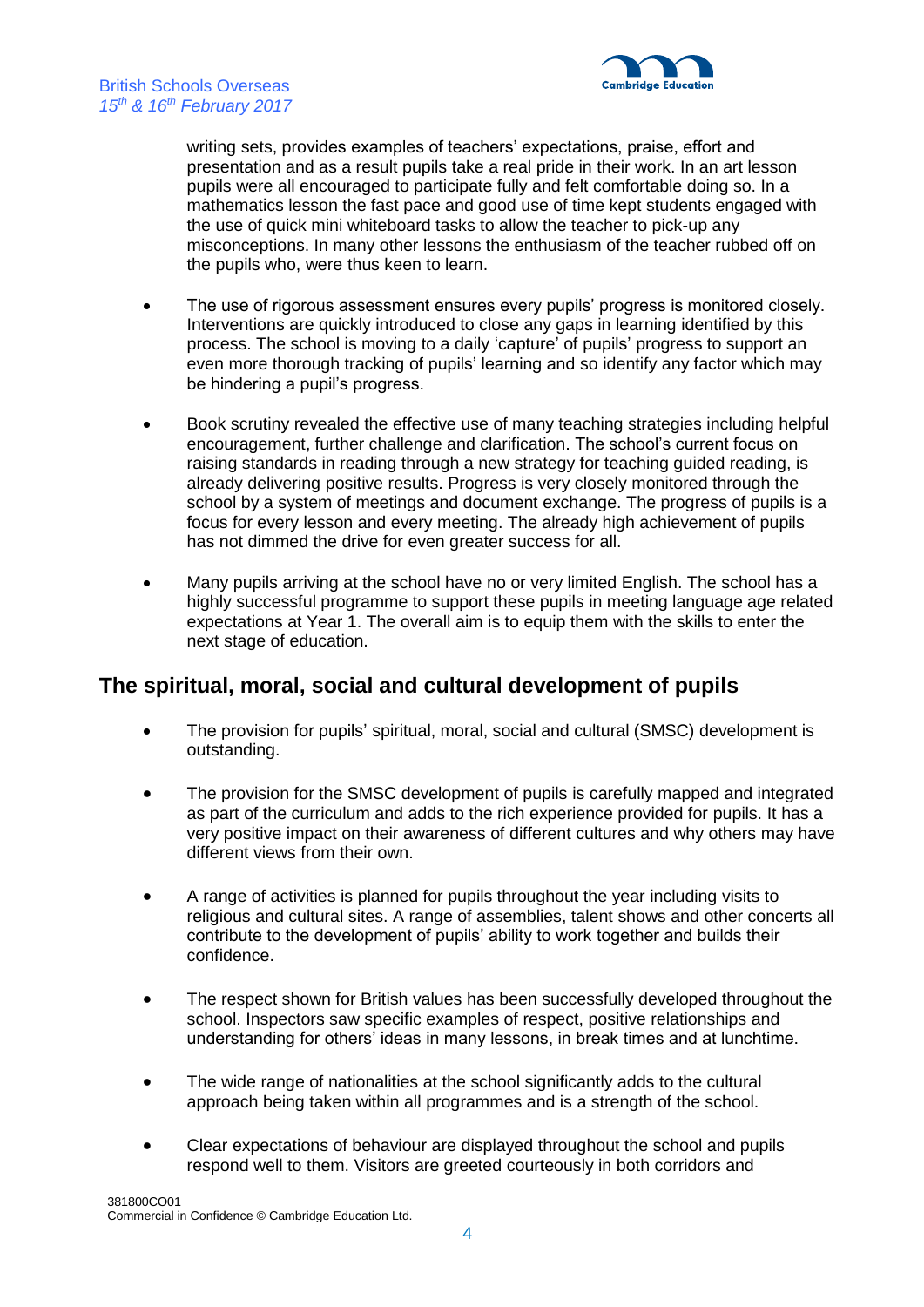

classrooms. In many lessons, the attitude for learning is of a very high quality. Clear expectations on the part of teachers along with good learning environments help pupils to respond very positively.

#### **The welfare, health and safety of the pupils**

- Provision for pupils' overall welfare, health and safety is outstanding.
- The attitude to learning is exemplary and the clear majority of pupils display a thirst for knowledge and love of learning. They are curious and considerate towards each other and to adults; this is reflected in the work produced in their books and the care they take with content and presentation.
- Teachers provide carefully considered support and challenge for pupils in lessons whilst maintaining very good relationships. This was noted in many lessons where the positive relationships allowed a very strong focus on learning.
- Pupils confirmed their enjoyment of school and felt the school was sensitive to the needs of new pupils from other countries. Many felt their teachers cared about them and their futures. Options choice was mentioned by some as a real attraction of the school. One Year 13 pupil welcomed and praised the school in the guidance offered regarding their university choice.
- Overall, pupils say they are proud of their school.
- The school complies with local requirements for fire regulations and safety: Fire drills are held termly.
- The school has appropriate procedures to meet pupils' health care needs with full time nursing staff.

#### **The suitability of the proprietor and staff**

 There are suitable systems in place to ensure that checks are made on staff to confirm their suitability to work with children and these are recorded in a single central register. This is maintained securely on paper and supported via electronic monitoring. The school is particularly proud of the careful approach taken in selecting staff.

#### **The premises and accommodation**

- The school offers a bright and modern environment with a sense of space. The building offers a welcome climate which fully supports pupils' learning. Rooms are used flexibly which supports the learning environment.
- Outdoor areas are safe, well-kept and offer the pupils secure areas for break times, play and friendship formation. The secondary school provides a common room for students in the sixth form. Sports fields offer high quality facilities.
- All classrooms celebrate pupils' effort with displays of written and creative work.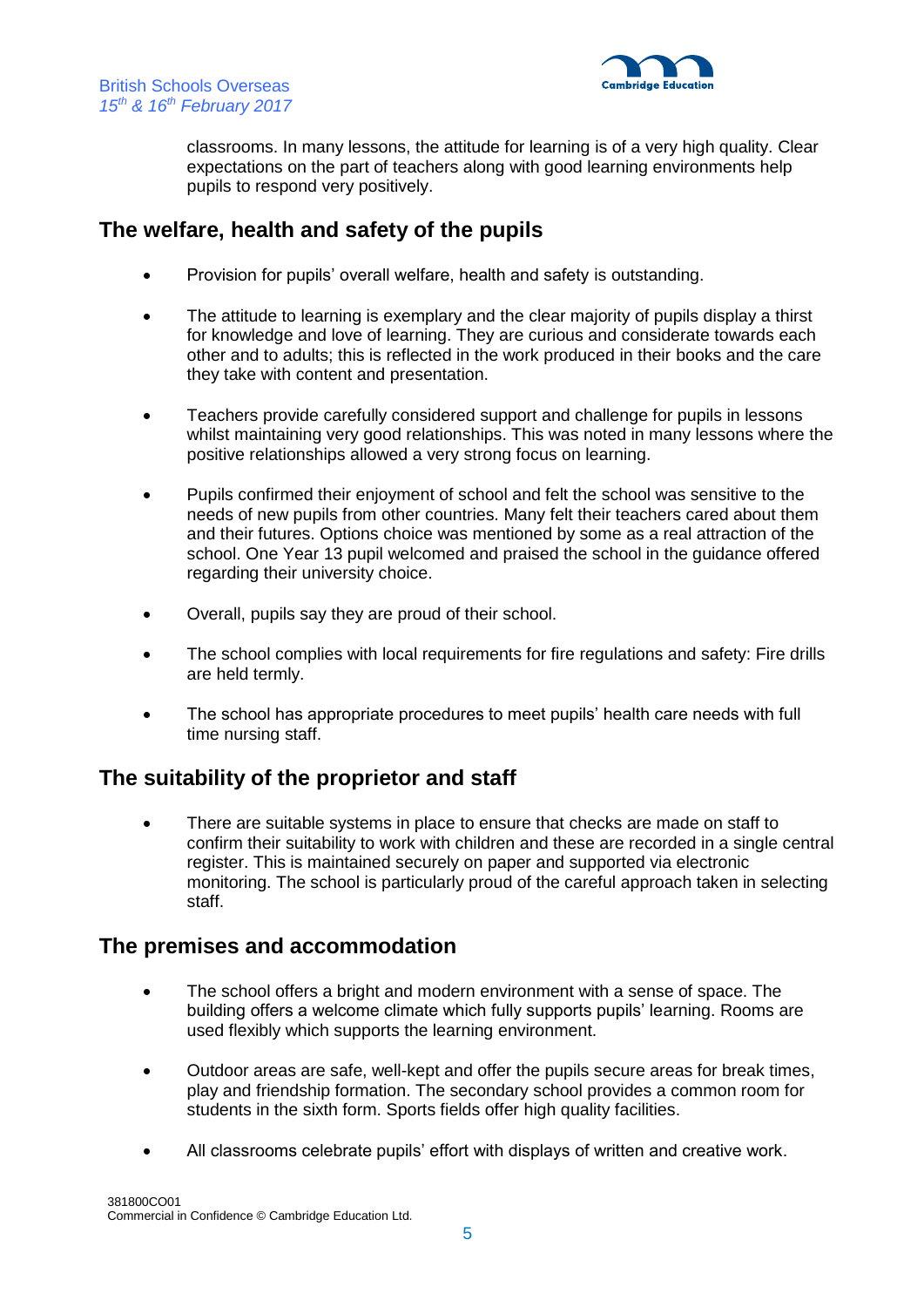

- The premises are maintained to a very high standard.
- Equipment to support learning is plentiful and fully employed. All pupils have access to iPads and teachers are provided with guidance and training from the in-house information technology team on how best to use the equipment in the classroom.
- The college has a small boarding facility and operates a host family network. It currently has 18 boarding pupils covering the age range of 13 -18. There is an equal gender split with the range of nationalities including Chinese, Bulgarian, German, Ukrainian and Russian.
- The Head of Boarding confirmed 24-hour contact for emergencies is in place and all the necessary systems to protect the pupils are also in place. A comprehensive Boarding Information Booklet is provided detailing high expectations in, for example, behaviour, medical treatment, mobile phones and dress code. Clear guidance is offered to pupils on joining a host family. It makes clear the responsibilities they have and the school's expectations of them when living with a family.

#### **The provision of information for parents, carers and others**

- The information provided to parents and the dialogue with parents is outstanding.
- The reports and newsletters that go to parents combine pupil specific information with news of curriculum development and other events. The reports are detailed with clear, well-focused goals in individual subjects and provide guidance to parents about how and what their child is learning and the progress being made. Parents are invited to a range of meetings where they have an opportunity to talk to teachers about their children's progress.
- A parent's portal on the school's website allows access to information on their own child's progress. The school is moving to a daily update of this information so that parents will be immediately informed of any changes to study programs and any issues which are affecting progress.

#### **The school's procedures for handling complaints**

- There is a clear complaints procedure, which meets all requirements.
- The policy outlines all steps which will be taken when responding to parental concerns with specific post holders on the staff given responsibility at the various levels.

### **Leadership and management of the school**

#### **Leadership of the school is outstanding**

• The departure of the headteacher and deputy headteacher from the Secondary School last year presented a challenge to the Principal. The decision to replace the old structure with a flatter one of three co-heads with specific responsibilities has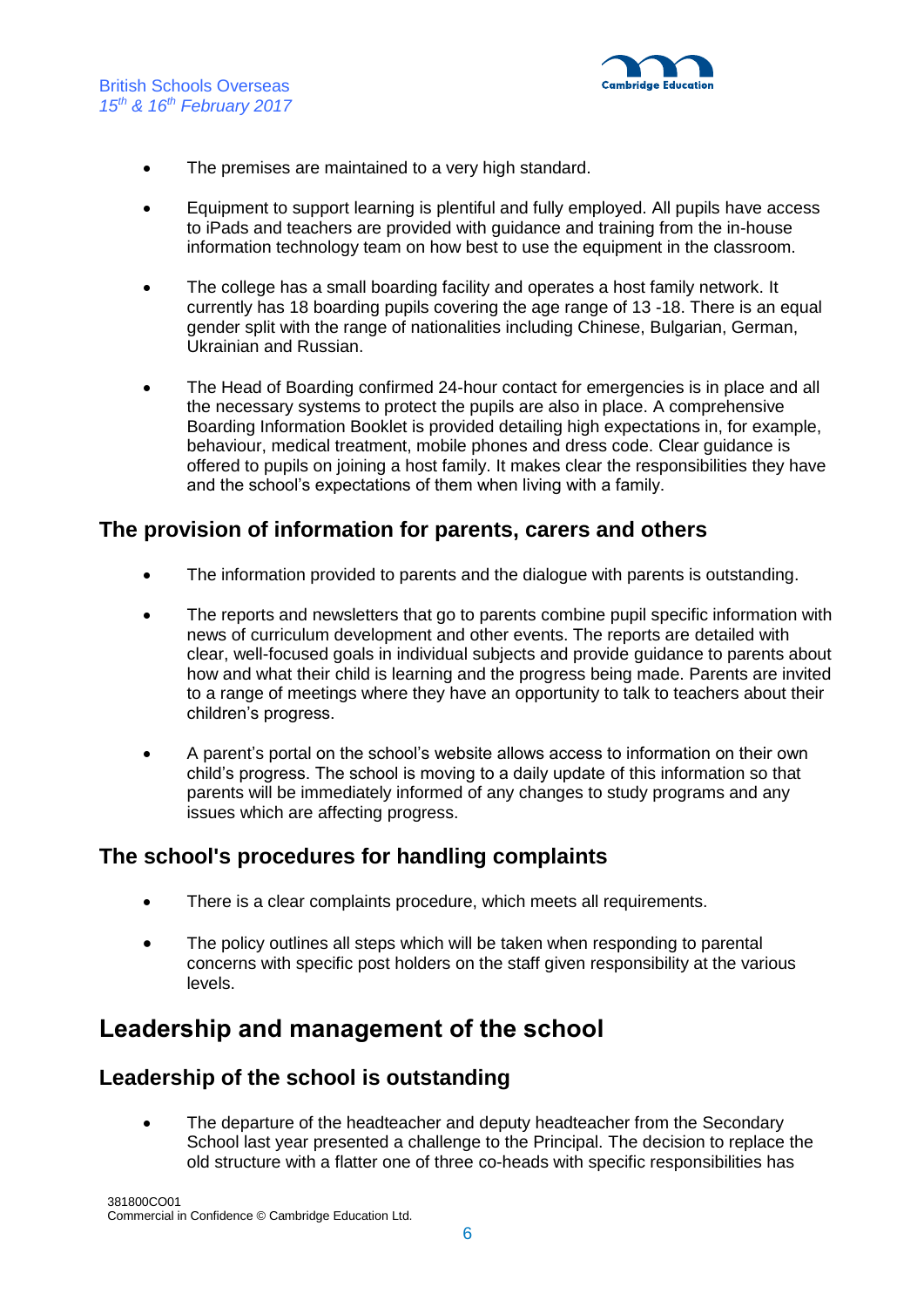

produced a momentum for higher outcomes for pupils from the already outstanding level achieved.

- The new team, together with the head of primary, is professional and knowledgeable. This has resulted in a strong coherent leadership group. Teachers acknowledge the change for the better along with the removal of 'bottlenecks". A challenging but sensitive approach to colleagues is employed to focus on learning.
- All policies are child focussed throughout. Lesson plans, reports and schemes of work are regularly and systematically monitored.
- The sharing of good practice is approached with peer observations, progress monitoring and very shortly, a new performance management programme.
- The Principal is highly ambitious for the school and its pupils. She meets with senior leadership teams weekly to drive improvement. All senior leaders have clear understanding of the school's strengths and share the ambition to drive improvement and raise standards. This approach has had a significant impact on the quality of education.
- The strong focus on improving teaching, learning and assessment includes a clear review and self-evaluation process, regular lesson observations and tailored support for individual teachers.
- Assessment practices have been a recent focus for review which has resulted in more detailed and effective tracking of pupils' progress.

The senior teams have a very good understanding of how data and other information can be used to improve learning and have developed highly effective systems to check how pupils are doing.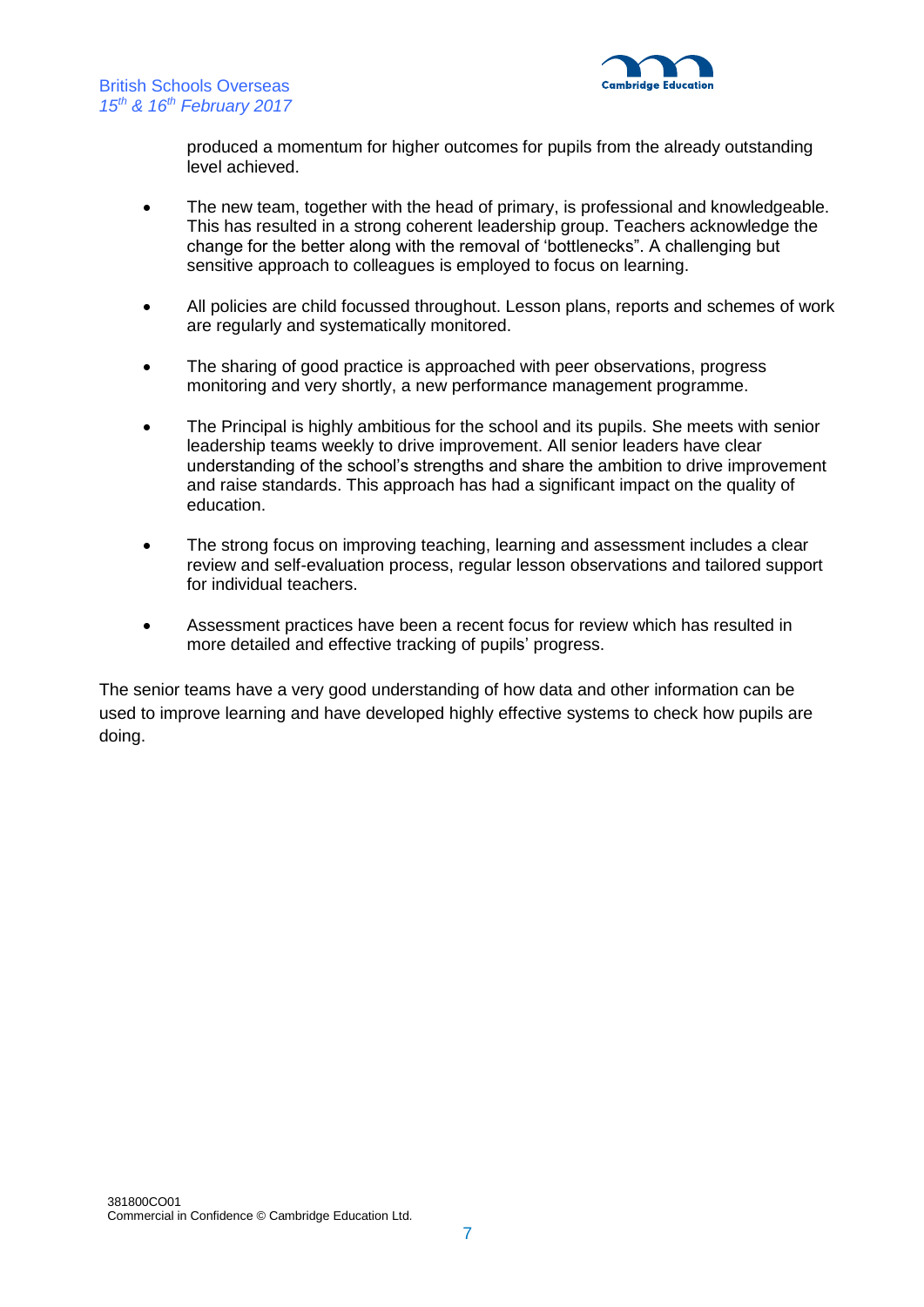

## **Glossary of terms**

## **What inspection judgements mean**

| Grade   | <b>Judgement</b> | <b>Description</b>                                                                                                                                                                                                               |
|---------|------------------|----------------------------------------------------------------------------------------------------------------------------------------------------------------------------------------------------------------------------------|
| Grade 1 | Outstanding      | These features are highly effective. An outstanding<br>school provides exceptionally well for all its pupils'<br>needs.                                                                                                          |
| Grade 2 | Good             | These are very positive features of a school. A school<br>that is good is serving its pupils well.                                                                                                                               |
| Grade 3 | Satisfactory     | These features are of reasonable quality. A satisfactory<br>school is providing adequately for its pupils.                                                                                                                       |
| Grade 4 | Inadequate       | These features are not of an acceptable standard. An<br>inadequate school needs to make significant<br>improvement in order to meet the needs of its pupils.<br>Ofsted inspectors will make further visits until it<br>improves. |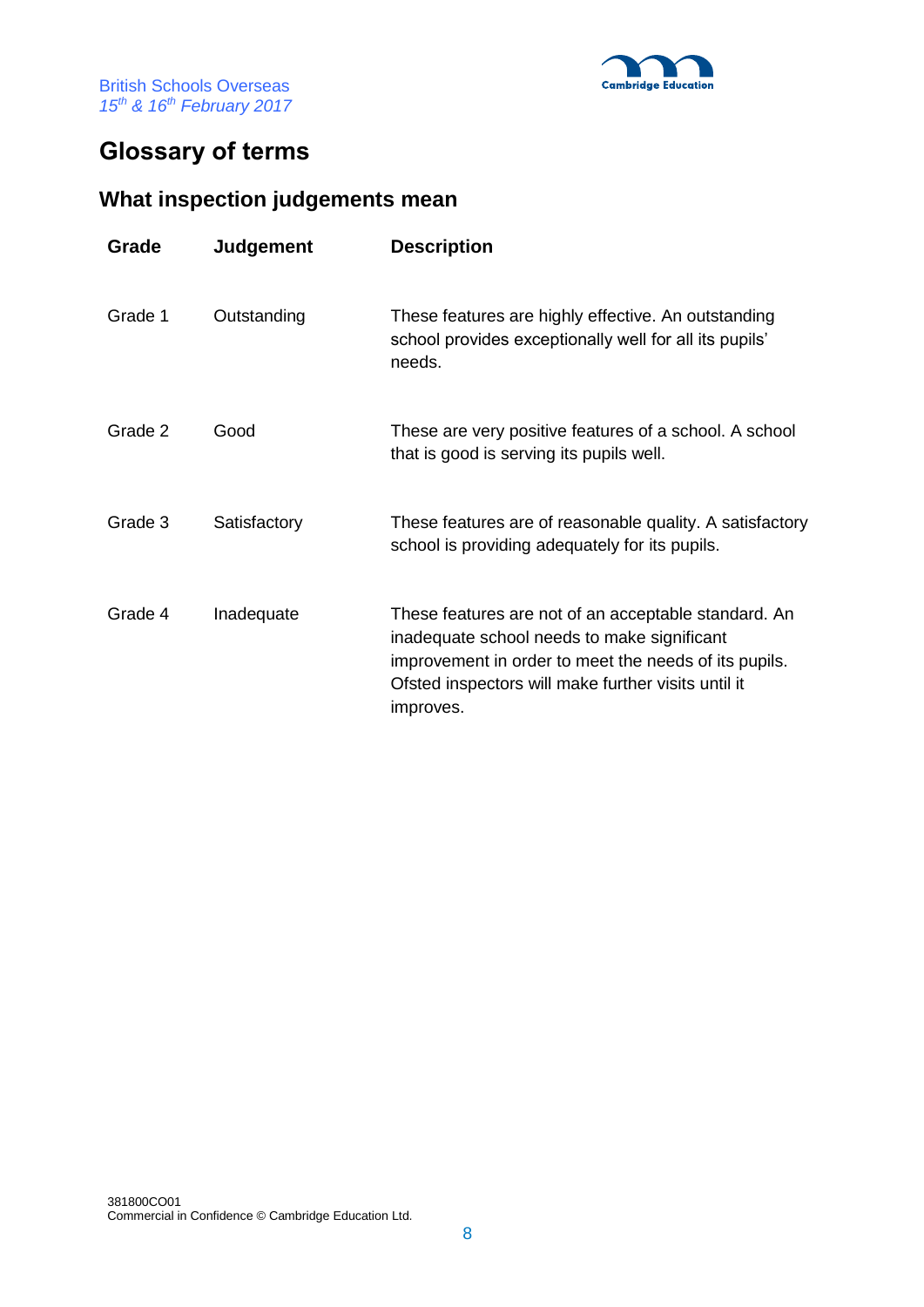

## **Common terminology used by inspectors**

| Achievement:               | the progress and success of a pupil in their learning,<br>development or training.                                                                                                                                     |
|----------------------------|------------------------------------------------------------------------------------------------------------------------------------------------------------------------------------------------------------------------|
| Attainment:                | the standard of the pupils' work shown by test and<br>examination results and in lessons.                                                                                                                              |
| Capacity to improve:       | the proven ability of the school to continue improving.<br>Inspectors base this judgement on what the school has<br>accomplished so far and on the quality of its systems to<br>maintain improvement.                  |
| Leadership and management: | the contribution of all the staff with responsibilities, not<br>just the headteacher, to identifying priorities, directing<br>and motivating staff and running the school.                                             |
| Learning:                  | how well pupils acquire knowledge, develop their<br>understanding, learn and practise skills and are<br>developing their competence as learners.                                                                       |
| Overall effectiveness:     | inspectors form a judgement on a school's overall<br>effectiveness based on the findings from their<br>inspection of the school.                                                                                       |
| Progress:                  | the rate at which pupils are learning in lessons and<br>over longer periods of time. It is often measured by<br>comparing the pupils' attainment at the end of a key<br>stage with their attainment when they started. |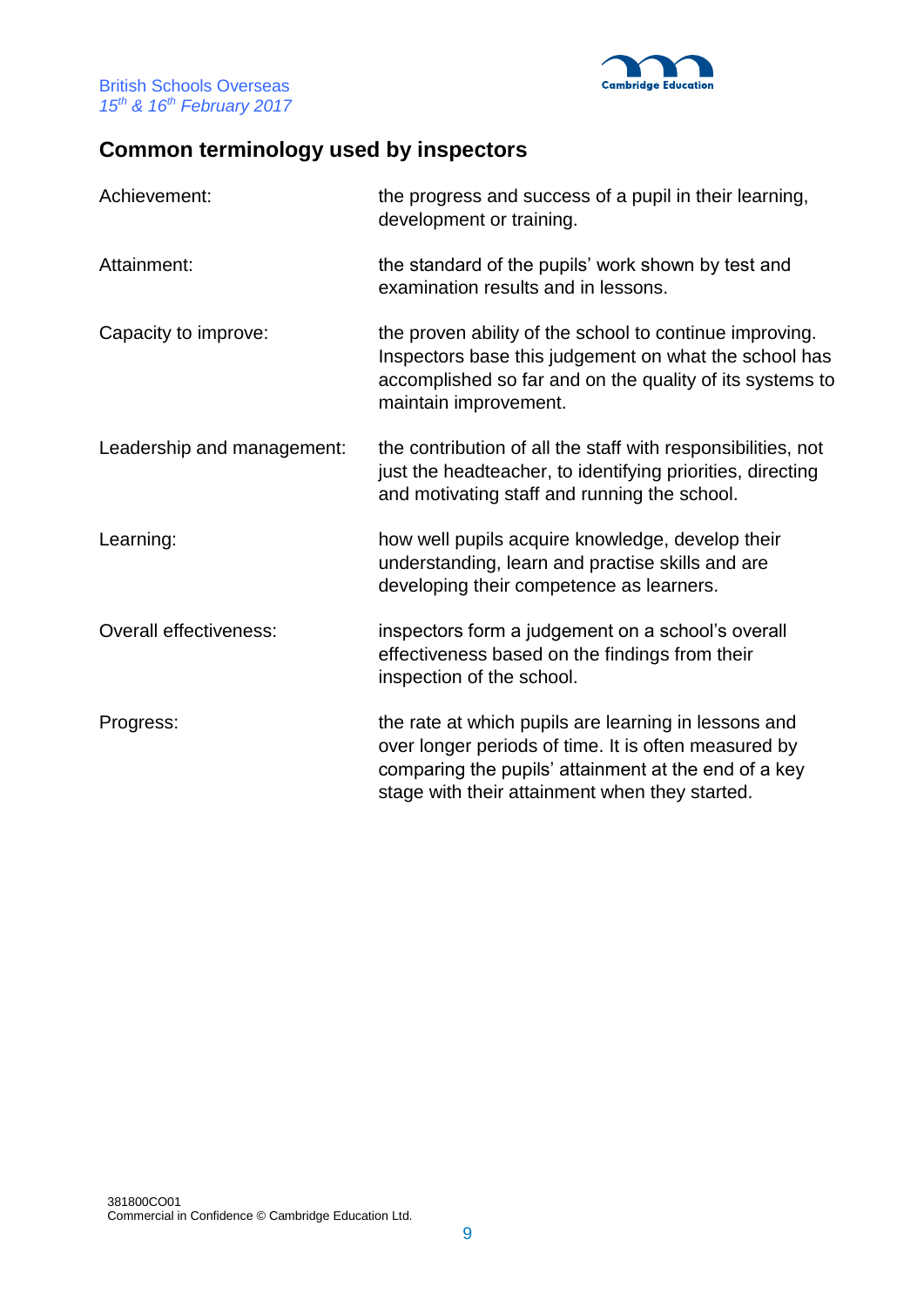

## **Inspection judgements**

| Outstanding | good | satisfactory | inadequate |
|-------------|------|--------------|------------|
|-------------|------|--------------|------------|

#### **The quality of education**

| Overall quality of education                                                                    | х |  |  |
|-------------------------------------------------------------------------------------------------|---|--|--|
| How well the curriculum and other activities meet the range of needs<br>and interests of pupils | х |  |  |
| How effective teaching and assessment are in meeting the full range<br>of pupils' needs         | х |  |  |
| How well pupils make progress in their learning                                                 | x |  |  |

#### **Pupils' spiritual, moral, social and cultural development**

| Quality of provision for pupils' spiritual, moral, social and cultural<br>development |   |  |  |
|---------------------------------------------------------------------------------------|---|--|--|
| The behaviour of pupils                                                               | ́ |  |  |

#### **Welfare, health and safety of pupils**

| $\vert x \vert$<br>The overall welfare, health and safety of pupils |
|---------------------------------------------------------------------|
|---------------------------------------------------------------------|

#### **Leadership and management**

| The quality of leadership and management |  |  |
|------------------------------------------|--|--|
|------------------------------------------|--|--|